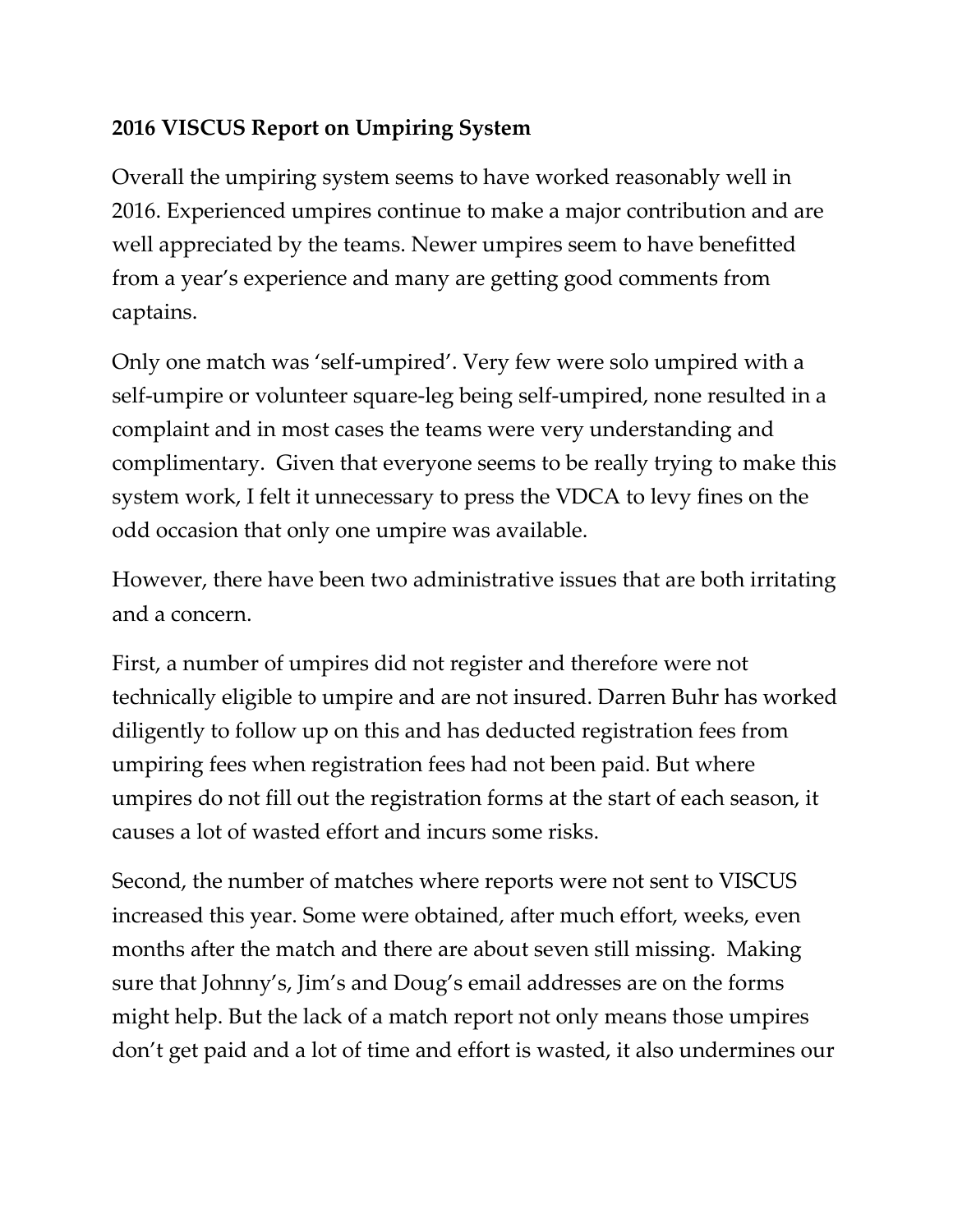ability to track umpiring issues and the need to clarify rules, or set up specific training sessions to meet identified issues.

It would be helpful for club captains to really reinforce the need for umpire registration and filing match reports with VISCUS with every umpire in their clubs at the start of each season.

As noted, match reports are a vehicle whereby both captains and umpires can identify issues. Every match report received was examined to produce the following compilation of issues identified this season.

- A. Umpiring performance
	- a. There were three complaints about the overall performance of an umpire. This is about the same as last year. Experience and a bit of guidance seemed to have addressed last year's issues and hopefully will do the same for this year's.
	- b. There were complaints about specific decisions:
		- i. Wide calling (3)
		- ii. Lbw decisions (1)
		- iii. Missed stumpings (2)
	- c. Other umpiring issues were:
		- i. Umpires should not wear white (1)
		- ii. Umpires need to count bowlers overs correctly or accept advice of scorer (1)
		- iii. Umpires need to firmly control disputes that break out between teams (1)
		- iv. Square leg umpires should not get involved in lbw decisions (1)
		- v. Umpires should not be on cell phones during a match (1)
		- vi. Umpires should not be impolite (1)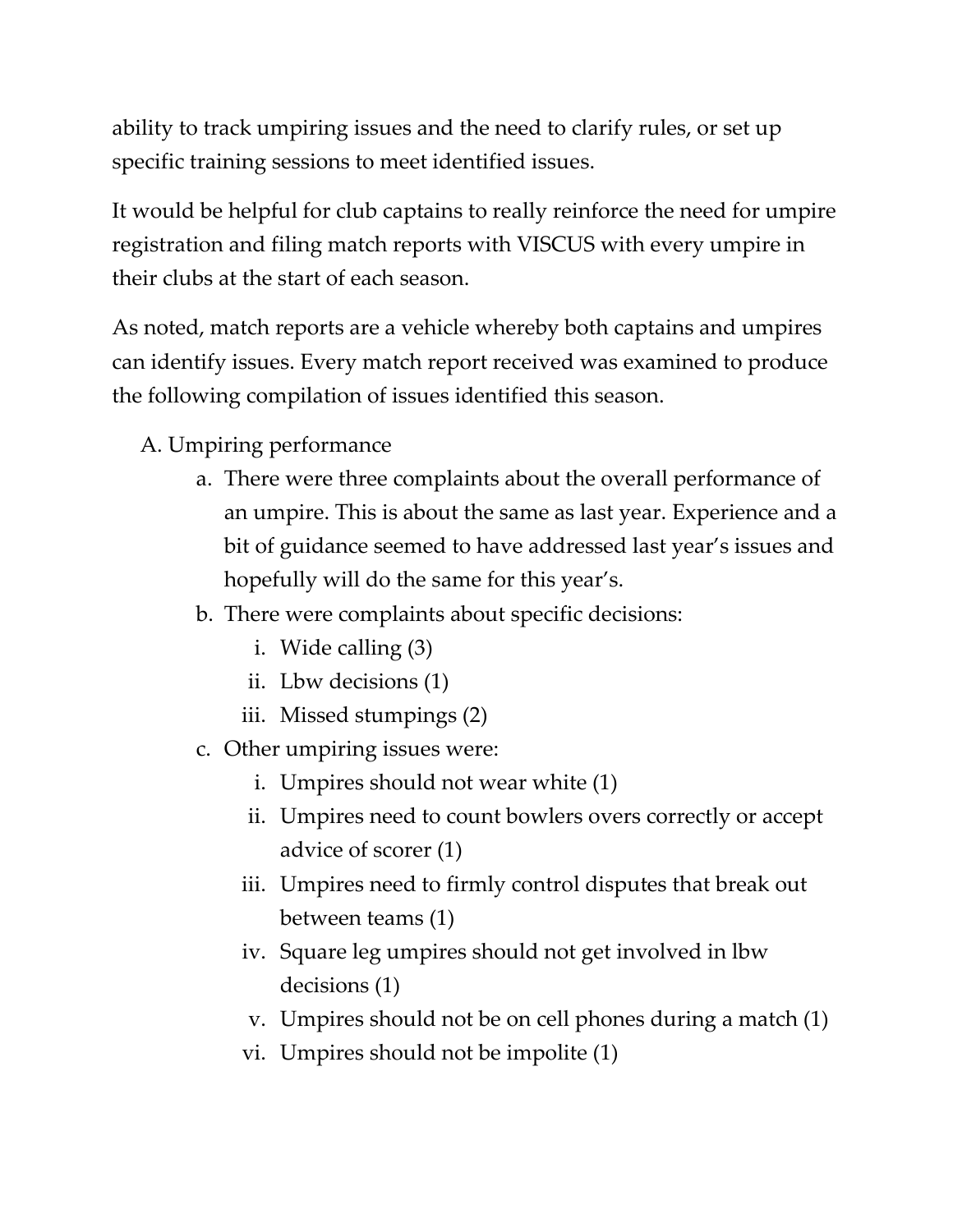- vii. Umpires should be aware of and enforce the rule about when a late-comer can participate (bat/bowl) (1)
- B. Player behaviour
	- a. Excessive appealing was complained about by captains (3) and umpires (2) with captains concerned that this influenced decisions. Another captain complimented the umpires for standing up to such appealing 'pressure'.
	- b. Arguing over decisions and trying to influence decisions in this way was complained about by both a captain and an umpire.
	- c. There were individual complaints about bowlers
		- i. Having a suspect action
		- ii. Using spikes
		- iii. Bowling too fast at an under-age player
- C. Rule Interpretation requests for rule clarification, interpretation or guidance to umpires arose in connection with:
	- i. Balls hitting the edge of the mat
	- ii. Who calls bouncers/beamers no balls and is there a need for consultation with square leg?
	- iii. How strictly to apply participation rules when both sides are late
	- iv. The eligibility of a player who is not registered but provides the umpire with a registration form and fee just before the match
	- v. The role of umpires in applying the 'spirit of the game' law when:
		- 1. Players argue with umpires or the other team
		- 2. Arguments escalate to vigorous team disputes